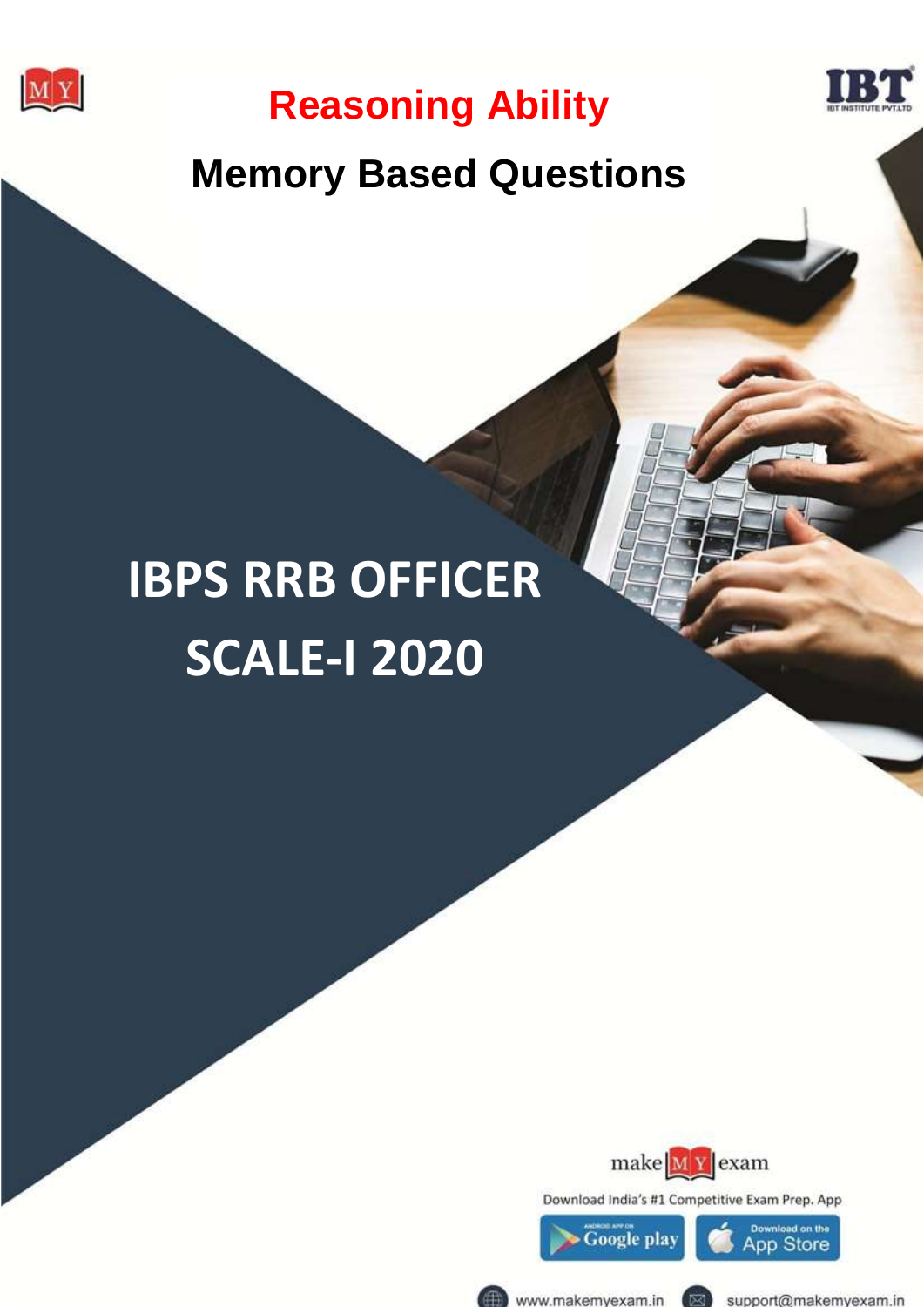### **Direction (1 – 5) : Study the following information carefully and answer the questions that follow.**

Seven boxes A, B, C, D, E, F and G are placed one above another such that the first box is placed at the bottommost position is numbered 1, the box above it is numbered 2 and so on. They are of different shapes such as Circle, Triangle, Square, Hexagon, Pentagon, Rectangle and Oval but not necessarily in the same order. The one which is oval in shape is kept at the top. Two boxes are kept between box F and box B, and none of them is at the topmost or bottommost position. Box E is circular in shape. Box A is Triangular in shape and kept at 4

th position from the bottom. The box which is Hexagonal is kept immediately above box A. Box B is kept at the second position from the bottom. More than four boxes are placed between box C and box E. Two boxes are placed between box G and box D, which is Rectangular in shape. Three boxes are placed between box B and the box which is Square in shape.

#### **Q1. How many boxes are placed between box G and box E?**

| A. One                                     | B.Two                                                                       |
|--------------------------------------------|-----------------------------------------------------------------------------|
| C. Three                                   | D. Four                                                                     |
| E. Five                                    |                                                                             |
| Ans1.D. Four                               |                                                                             |
|                                            | Q2. Which among the following boxes is Square in shape?                     |
| A.F                                        | B.B                                                                         |
| C.G.                                       | D.D                                                                         |
| E.C                                        |                                                                             |
| Ans $2. C. G$                              |                                                                             |
|                                            | Q3. Four of them are alike in a certain way, which of the following doesn't |
| belong to that group?                      |                                                                             |
| A.C                                        | B.F                                                                         |
| C.D                                        | D.E                                                                         |
| E.B                                        |                                                                             |
| Ans $3. E. B$                              |                                                                             |
|                                            | Q4. What is the position of box D with respect to box C?                    |
| A. Immediately below. B. Immediately above |                                                                             |
| C. Second below.                           | D. Third below                                                              |
| E. Fourth below                            |                                                                             |
| Ans4. E. Fourth below                      |                                                                             |
| Q5. Box B is in which shape?               |                                                                             |
| A. Square                                  | B. Pentagon                                                                 |
| C. Hexagon                                 | D. Oval                                                                     |
| E. Triangle                                |                                                                             |
| Ans5. B.Pentagon                           |                                                                             |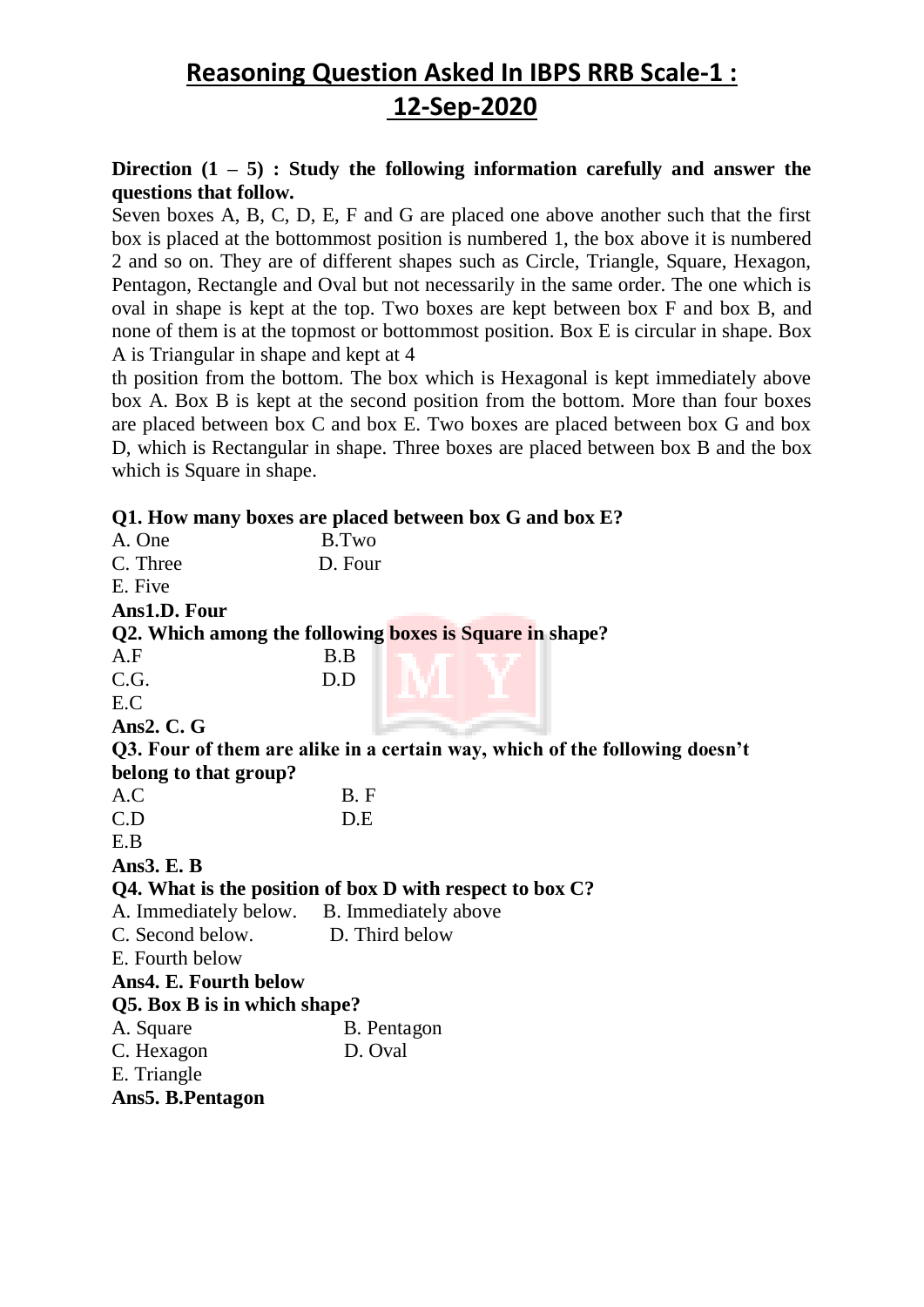| <b>Position</b> | <b>Box</b>    | <b>Shape</b> |
|-----------------|---------------|--------------|
| 7               | $\mathcal{C}$ | Oval         |
| 6               | G             | Square       |
| 5               | $\mathbf{F}$  | Hexagon      |
| $\overline{4}$  | A             | Triangle     |
| $\overline{3}$  | D             | Rectangle    |
| $\overline{2}$  | B             | Pentagon     |
| 1               | E             | Circle       |

### **Direction (6 – 10): Read the following information carefully. And answer the following questions given below.**

There are seven persons i.e. A, B, C, D, E, F and G who lives in a building having three floors such that ground floor is numbered as 1 and above it is 2 and so on up to top floor numbered as 3. Each of the floor consist of 3 flats as flat-1, flat-2 and flat-3. Flat-1 of floor-2 is immediately above flat-1 of floor-1 and immediately below flat-1 of floor-3 and in the same way flat-2 of floor-2 is immediately above flat-2 of floor-1 and immediately below flat-2 of floor-3 and so on. Flat-2 is in east of flat-1 and flat-3 is in east of flat-2. Not less than two person lives on the same floor. Only one person lives in a flat. Two flats are vacant. Only one floor is between F and G but both live in same flat number. D lives immediately west to G. E lives immediately above C. No one lives on the east of F. C does not lives in the same flat number as D. E and D do not live on the same floor. A does not live in the same flat number ass C. B live below the floor on which A lives but not in the same flat number. B lives in an even numbered flat and on even numbered floor but not on the same floor on which C lives.

### **Q6. Who among the following lives immediately above B?**

A. A B. D C. G. D. F. E. None of these **Ans6. D) F**

**Q7. A live on which of the following flat?** 

A. Flat 1. B. Flat 2 C. Flat  $3$  D. Either  $(A)$  or  $(B)$ E. Either  $(A)$  or  $(C)$ **Ans7. A. Flat 1**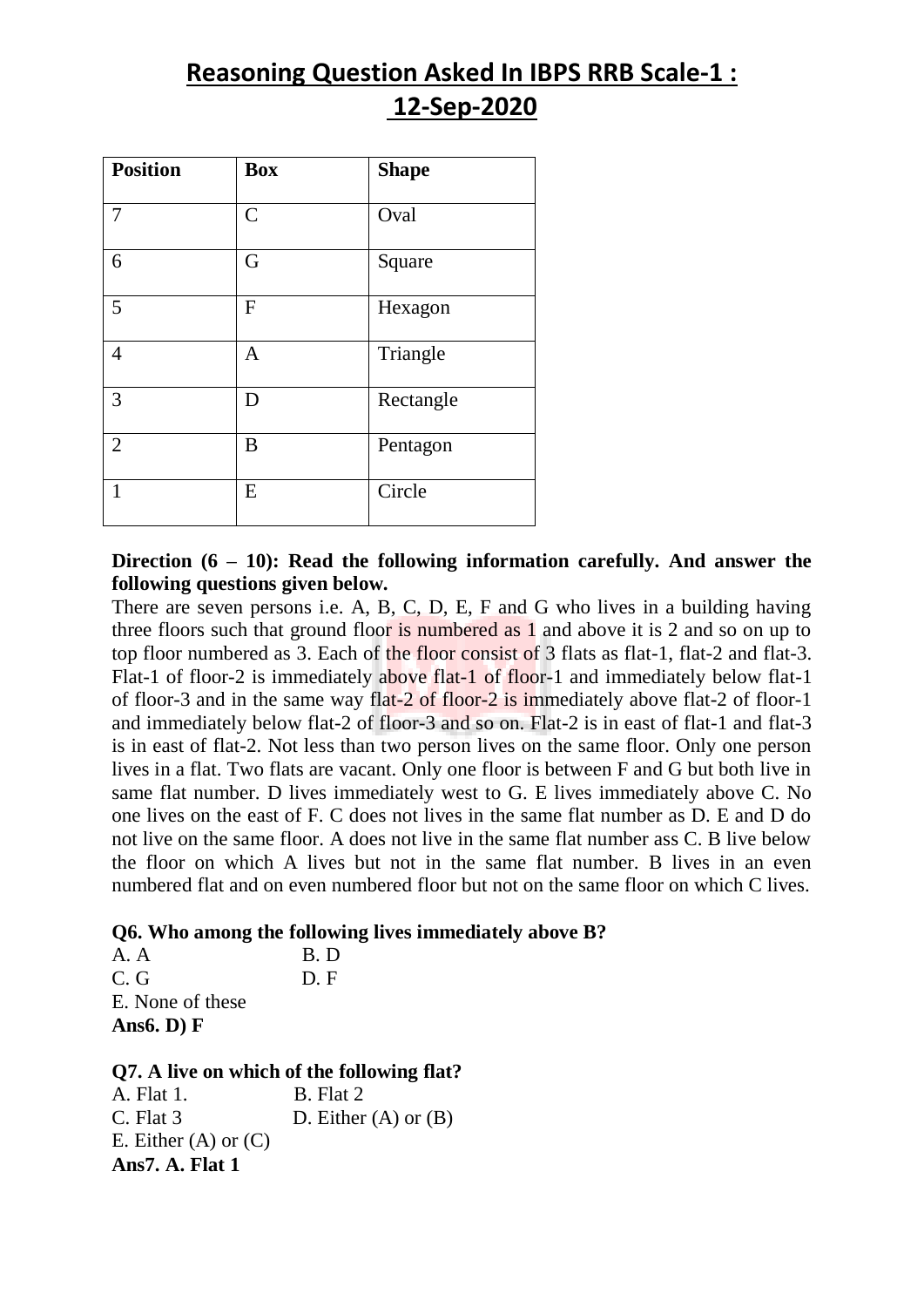#### **Q8. On which of the following floor three persons lives?**

A.1st Floor B. 2nd Floor C. 3rd Floor D. Can't be determined E. Either 1st or 3rd **Ans8. A.1st Floor** 

**Q9. Which of the following is true regarding A?**  A. Flat 1- 2nd Floor B. Flat 3-3rd Floor

C. Flat 1- 3rd Floor D. Flat 2- 2nd Floor E. None of these **Ans9. C. Flat 1- 3rd Floor** 

**Q10. Who among the following lives immediately below E?**

| A. A               | B.B |
|--------------------|-----|
| C.C                | D.D |
| E.F                |     |
| <b>Ans10. C. C</b> |     |

| <b>Floor</b> Flat $1$ Flat | Flat |  |
|----------------------------|------|--|
|                            |      |  |
|                            |      |  |
|                            |      |  |
|                            |      |  |

### **Direction (11-15): Read the given information carefully and answer the questions given beside.**

Eight persons Aashvi, Bhairav, Chavez, Dhruvi, Eeshan, Faizan, Geetika and Hendrik are sitting in a straight line facing north direction. They all have different ages such as 8, 12, 14, 21, 28, 36, 44 and 56.

Two persons are sitting between Chavez and the one whose age is 56 years. The one whose age is 14 years is sitting second to the left of Chavez. Bhairav sits to the immediate left of the one whose age is 56 years. One person is sitting between Hendrik and the one whose age is 56 years. Either Hendrik or the one whose age is 56 years is sitting at the extreme end. There is a difference of 6 years between the ages of Faizan and Geetika and two persons are sitting between them. The one whose age is 12 is sitting second to the left of Dhruvi. Dhruvi is not sitting at the extreme end. There is one person sitting between Faizan and the one whose age is 44 years. Aashvi is an immediate neighbor of the one whose age is 44 years. Eeshan and the one whose age is 21 years are immediate neighbors. Hendrik is older than Aashvi.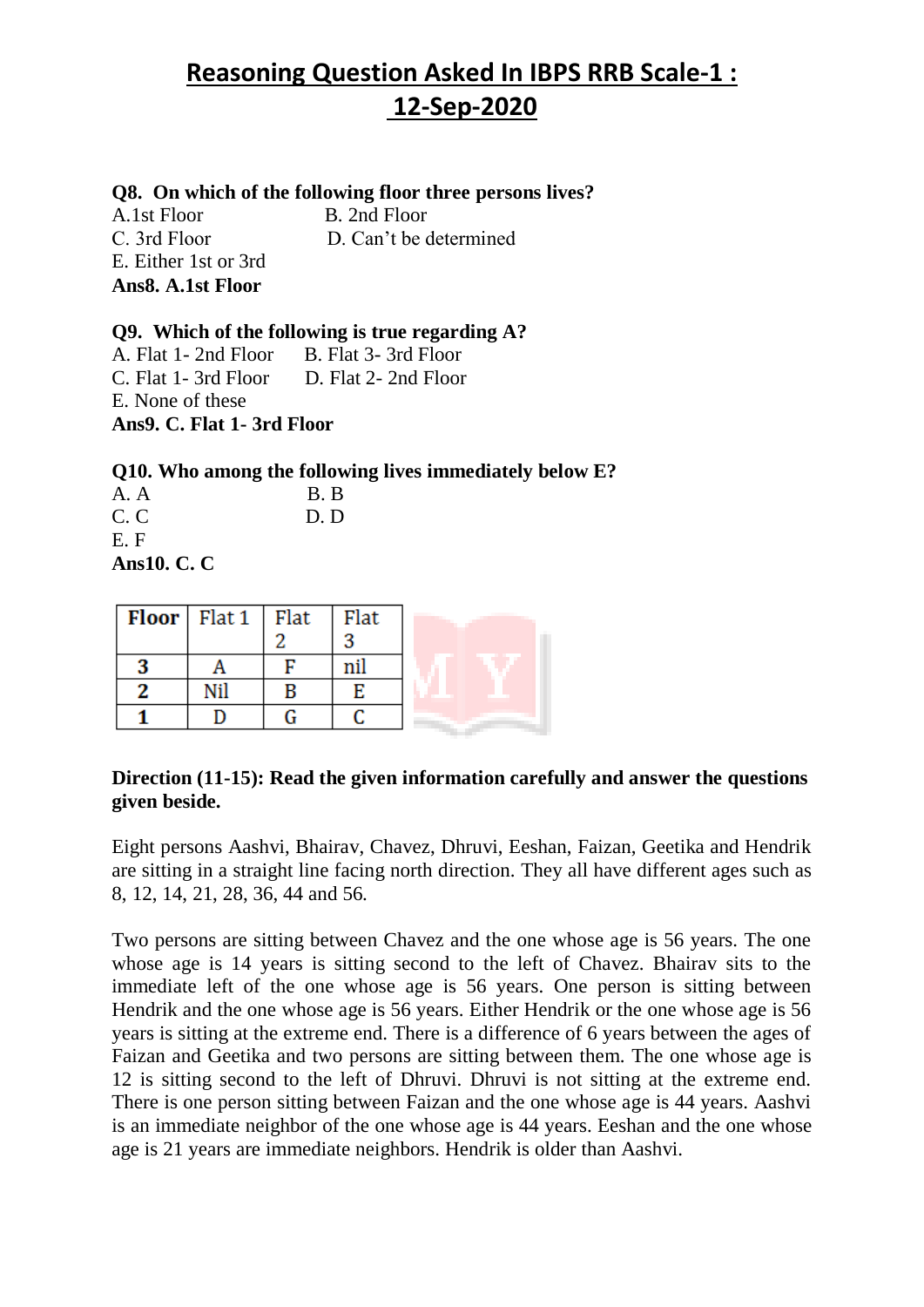|                                  | Q11. How many persons are sitting between the people who are having age                           |
|----------------------------------|---------------------------------------------------------------------------------------------------|
| difference of 4 years?           |                                                                                                   |
| A. One                           | B. Two                                                                                            |
| C. None                          | D. Four                                                                                           |
| E. None of the above             |                                                                                                   |
| Ans11. C. None                   |                                                                                                   |
|                                  | Q12. What is the age difference between Faizan and Dhruvi?                                        |
| A. 8 years                       | B. 7 years                                                                                        |
| C. 5 years                       | D. 6 years                                                                                        |
| E. None of these                 |                                                                                                   |
| Ans12. B.                        |                                                                                                   |
| Q13. What is the age of Hendrik? |                                                                                                   |
| A. 44 years                      | B. 21 years                                                                                       |
| C. 36 years                      | D. 56 years                                                                                       |
| E. 14 years                      |                                                                                                   |
| Ans13. C.                        |                                                                                                   |
|                                  | Q14. What is the sum of the ages of the persons who sit at extreme end?                           |
| A. 52                            | <b>B.50</b>                                                                                       |
| C.42                             | D. 68                                                                                             |
| E. 64                            |                                                                                                   |
| Ans14. B.                        |                                                                                                   |
|                                  | Q15. What is the name of the person whose age is 56 years?                                        |
| A. Faizan                        | <b>B.</b> Bhairav                                                                                 |
| C. Dhruvi                        | D. Eashan                                                                                         |
| E. None of these.                |                                                                                                   |
| Ans15. D.                        |                                                                                                   |
|                                  |                                                                                                   |
| (14)<br>(28)<br>(44)             | Faizan Aashvi Chavez Geetika Bhairav Eeshan Dhruvi Hendrik<br>(8)<br>(36)<br>(12)<br>(56)<br>(21) |

### **Directions (16-20): Study the following information carefully and answer the questions given below:**

In a certain code language, 'routine word lab mock' is coded as 'dy bk rm rt' 'lab mock quality high' is coded as 'rm rt si gh' 'exam mock quality analysis' is coded as 'yp rt si me' 'analysis routine work check' is coded as 'me dy wk hd' Q16. What is the code for 'analysis lab'? A. rm si B. me gh C. me rm D. bk rm E. None of these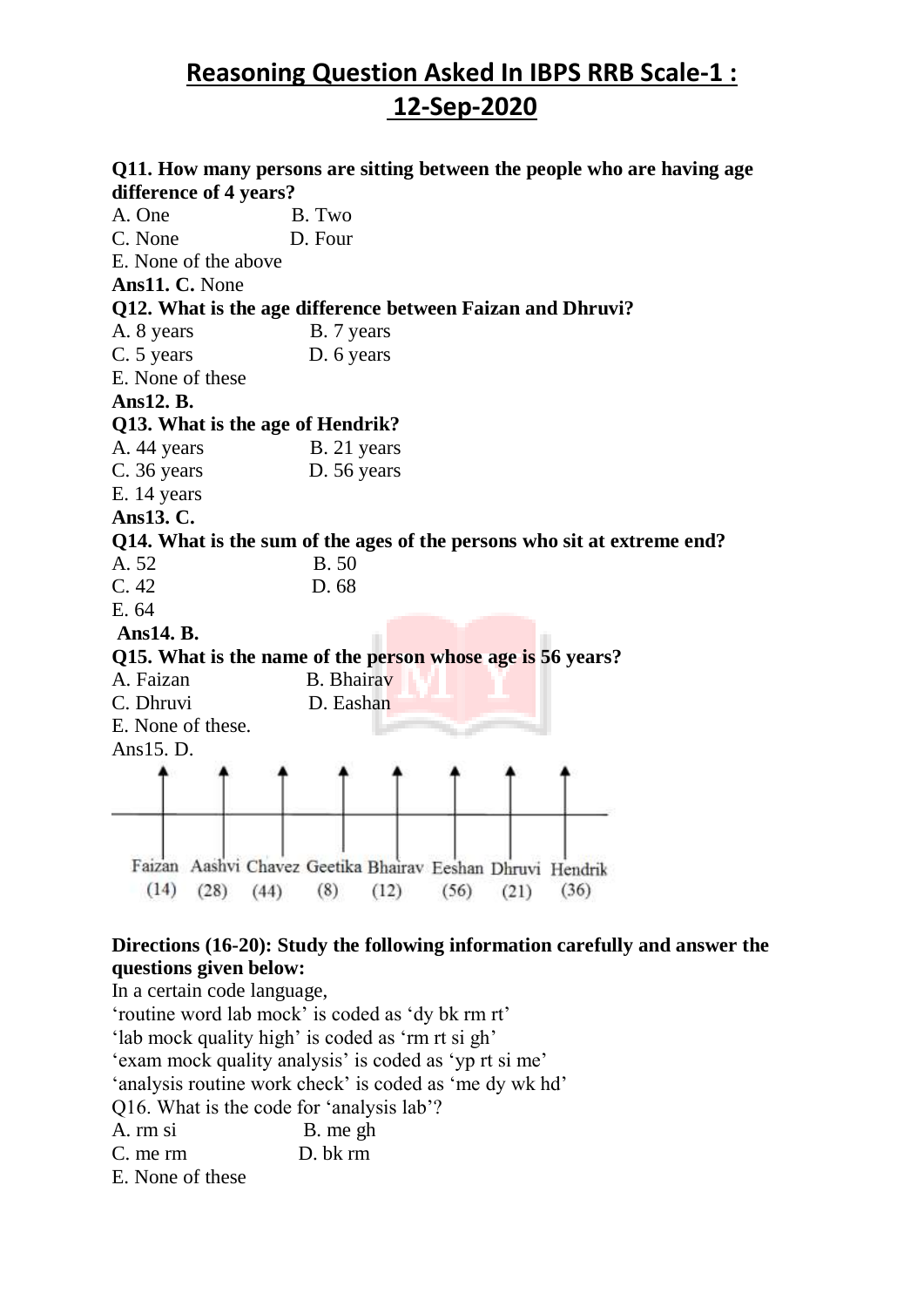### **Ans16. C.**

mock rt routine dy

Q17. What is the code for 'work quality check'? A. hd gh si B. wk hd rt C. wk si hd D. si wk yp E. Cannot be determined **Ans17. C** Q18. 'dy' is denoted as? A. word B. lab C. mock D. routine E. None of these **Ans18. D.** Q19. What may be the code for 'routine work review'? A. si hd bk B. wk hd cd C. hd me cd D. cd wk dy E. hd cd bk **Ans19.D** Q20. What is the code for 'high quality'? A. si dy B. gh si C. hd gh D. yp bk E. None of these **Ans20. B.** Explanation (16-20): **Word Code**  Work/check wk/hd Exam | yp Analysis me high  $\vert$  gh word bk lab rm quality | si

**Directions (21-25): In the following question assuming the given statements to be true, find which of the conclusion(s) among given conclusions is/ are definitely true and then give your answers accordingly.**

**Q21. Statements:** O≤B≥T=D≤J<F>G **Conclusions:** I.  $F < 0$  $II.F > T$ A. Only I is follow B. Only II is follow C. Either I or II follow. D. Neither I nor II follow E. Both I and II are follow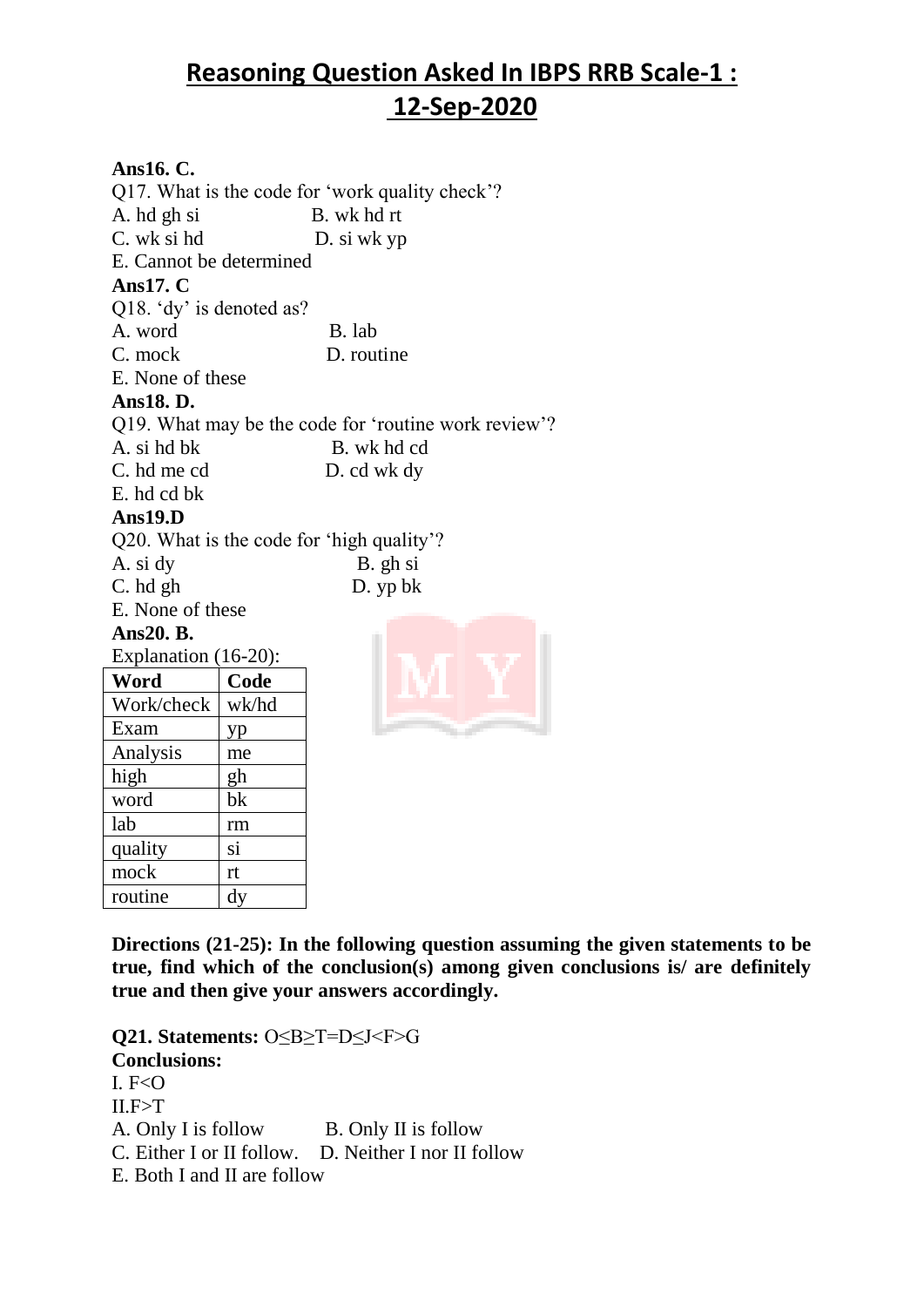### **Ans21. (B)Only II is follow**

**Conclusions:** I.  $F < O \rightarrow F > J > D = T < B > O(false)$  $II.F \rightarrow F \rightarrow I \geq D=T$  (true)

**Q22. Statement:**  $K = Y \leq H, R \leq H, R \leq U$ **Conclusions:** I.  $H > U$ II.  $R < K$ A. Only I is follow. B. Only II is follow C. Either I or II follow. D. Neither I nor II follow E. Both I and II are follow **Ans22. (D)Neither I nor II follow Conclusions:** I.  $H > U \rightarrow H \ge R \le U$  (false) II.  $R \le K \rightarrow R \le H \ge Y=K$  (false)

**Q23. Statements**: X≥L>A=W<P, A=T≥B<R **Conclusions:** I.  $R > A$ II.  $P > R$ A.Only I is follow B. Only II is follow C. If either I or II follow D. If neither I or II follow E. If both I and II follow **Ans23. (D) If neither I or II follow Conclusions:** I.  $R > A \rightarrow R > B \leq T = A$  (false) II.  $P > R \rightarrow P > W = A = T > B < R$  (false)

**Q24.** What should be placed in place of question mark (?) in equation  $B \leq A$  ? N **? K to make B < K always follow.**

A.=, > B. =, <  $C. = \geq$  D. = < E. None of these **Ans24. (B) =, <**  $B < A = N < K$  $B < K \rightarrow B \le A = N < K$  (true)

**Q25.Statements**:  $Z > C \geq B$ ,  $T = B \leq V$ ,  $Q \geq B$ **Conclusions:** I.  $B < Z$ II.  $Z \leq B$ A. Only I follows. B. Only II follows C. Either I or II follows D. Neither I nor II follows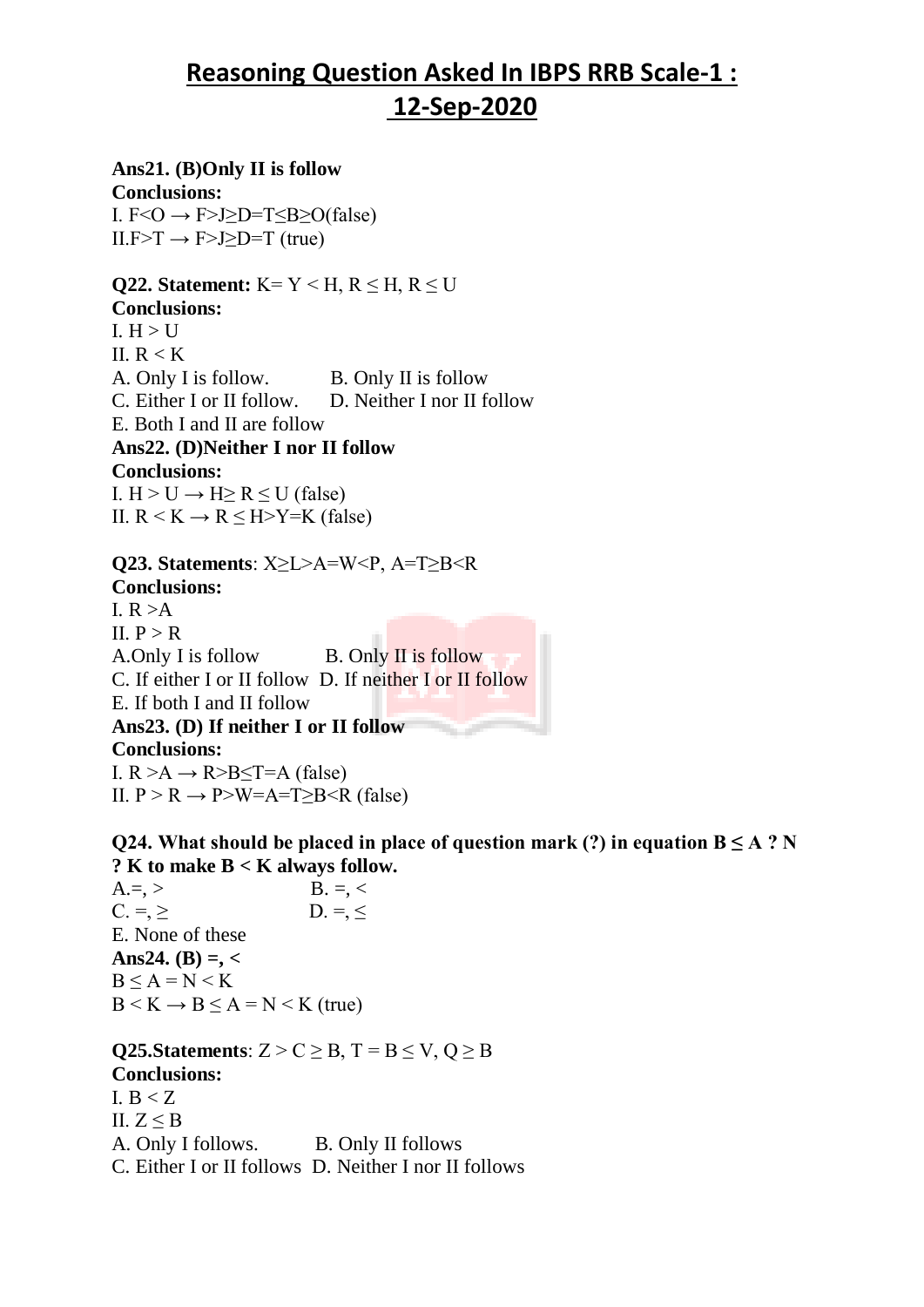E. Both I and II follows **Ans25. (A)Only I follows Conclusions:** I.  $B < Z \rightarrow B \leq C \leq Z$  (true)

II.  $Z \leq B \rightarrow Z \geq C \geq B$  (false)

### **Direction (26 – 30) : Study the following information carefully and answer the questions that follow.**

Seven boxes A, B, C, D, E, F and G are placed one above another such that the first box is placed at the bottommost position is numbered 1, the box above it is numbered 2 and so on. They are of different shapes such as Circle, Triangle, Square, Hexagon, Pentagon, Rectangle and Oval but not necessarily in the same order. The one which is oval in shape is kept at the top. Two boxes are kept between box F and box B, and none of them is at the topmost or bottommost position. Box E is circular in shape. Box A is Triangular in shape and kept at 4

th position from the bottom. The box which is Hexagonal is kept immediately above box A. Box B is kept at the second position from the bottom. More than four boxes are placed between box C and box E. Two boxes are placed between box G and box D, which is Rectangular in shape. Three boxes are placed between box B and the box which is Square in shape.

|                                            | Q26. How many boxes are placed between box G and box E?                      |
|--------------------------------------------|------------------------------------------------------------------------------|
| A. One                                     | B.Two                                                                        |
| C. Three                                   | D. Four                                                                      |
| E. Five                                    |                                                                              |
| Ans26.D. Four                              |                                                                              |
|                                            | Q27. Which among the following boxes is Square in shape?                     |
| A.F                                        | B.B                                                                          |
| C.G.                                       | D.D                                                                          |
| E.C                                        |                                                                              |
| Ans27. C. G                                |                                                                              |
|                                            | Q28. Four of them are alike in a certain way, which of the following doesn't |
| belong to that group?                      |                                                                              |
| A.C                                        | B.F                                                                          |
| C.D                                        | D.E                                                                          |
| E.B                                        |                                                                              |
| Ans28. E. B                                |                                                                              |
|                                            | Q29. What is the position of box D with respect to box C?                    |
| A. Immediately below. B. Immediately above |                                                                              |
| C. Second below.                           | D. Third below                                                               |
| E. Fourth below                            |                                                                              |
| Ans29. E. Fourth below                     |                                                                              |
| Q30. Box B is in which shape?              |                                                                              |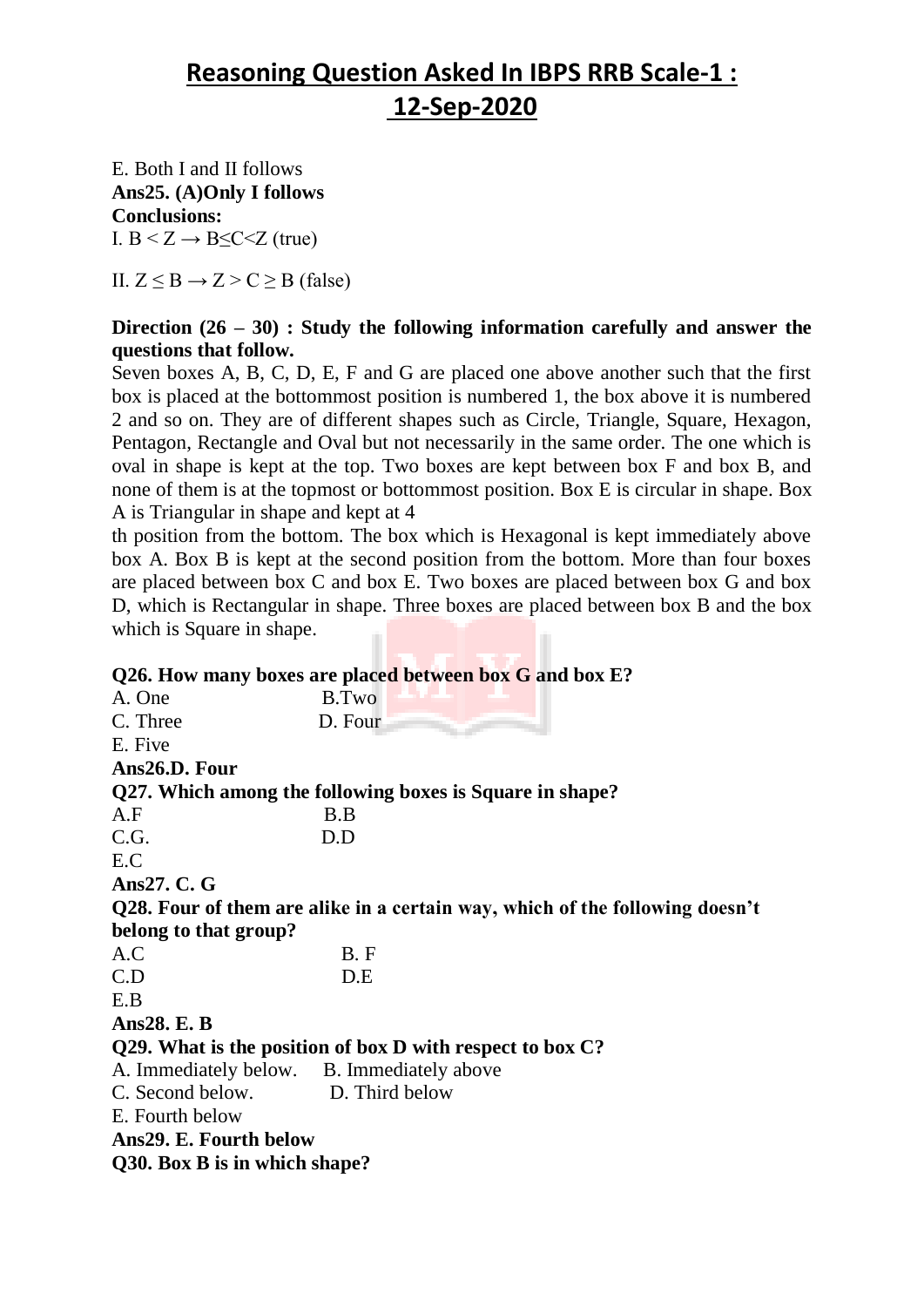A. Square B. Pentagon C. Hexagon D. Oval E. Triangle **Ans30. B.Pentagon**

| <b>Position</b> | <b>Box</b>   | <b>Shape</b> |
|-----------------|--------------|--------------|
| 7               | $\mathsf{C}$ | Oval         |
| 6               | G            | Square       |
| 5               | F            | Hexagon      |
| $\overline{4}$  | $\mathbf{A}$ | Triangle     |
| 3               | D            | Rectangle    |
| $\overline{2}$  | B            | Pentagon     |
| 1               | E            | Circle       |

**Direction (31 – 35): Read the following information carefully. And answer the following questions given below.**

There are seven persons i.e. A, B, C, D, E, F and G who lives in a building having three floors such that ground floor is numbered as 1 and above it is 2 and so on up to top floor numbered as 3. Each of the floor consist of 3 flats as flat-1, flat-2 and flat-3. Flat-1 of floor-2 is immediately above flat-1 of floor-1 and immediately below flat-1 of floor-3 and in the same way flat-2 of floor-2 is immediately above flat-2 of floor-1 and immediately below flat-2 of floor-3 and so on. Flat-2 is in east of flat-1 and flat-3 is in east of flat-2. Not less than two person lives on the same floor. Only one person lives in a flat. Two flats are vacant. Only one floor is between F and G but both live in same flat number. D lives immediately west to G. E lives immediately above C. No one lives on the east of F. C does not lives in the same flat number as D. E and D do not live on the same floor. A does not live in the same flat number ass C. B live below the floor on which A lives but not in the same flat number. B lives in an even numbered flat and on even numbered floor but not on the same floor on which C lives.

#### **Q31. Who among the following lives immediately above B?**

A. A B. D  $C. G$  D. F E. None of these **Ans31. D) F**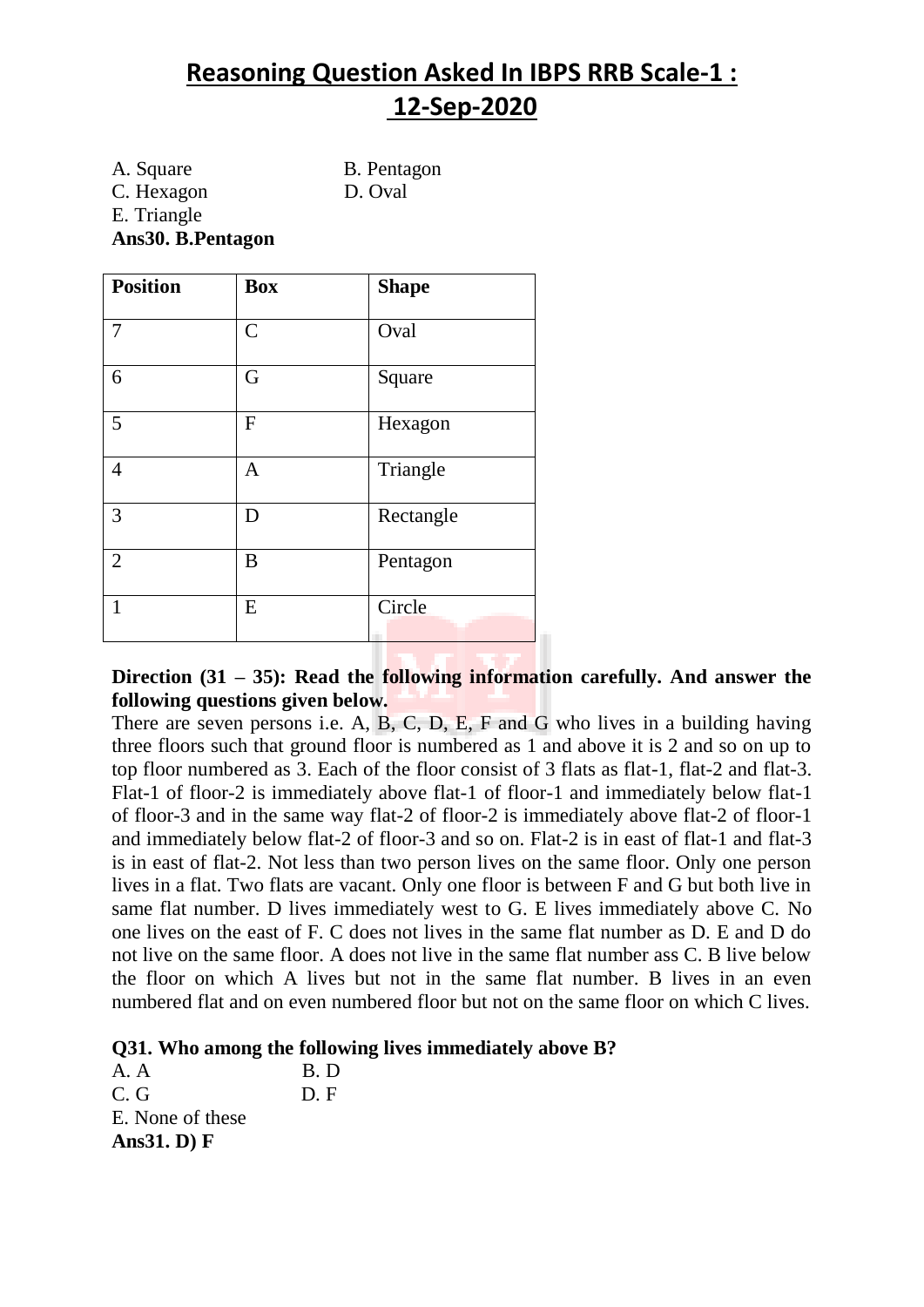### **Q32. A live on which of the following flat?**

A. Flat 1. B. Flat 2 C. Flat  $3$  D. Either  $(A)$  or  $(B)$ E. Either  $(A)$  or  $(C)$ **Ans32. A. Flat 1** 

### **Q33. On which of the following floor three persons lives?**

A.1st Floor B. 2nd Floor C. 3rd Floor D. Can't be determined E. Either 1st or 3rd **Ans33. A.1st Floor** 

#### **Q34. Which of the following is true regarding A?**

A. Flat 1- 2nd Floor B. Flat 3-3rd Floor C. Flat 1- 3rd Floor D. Flat 2- 2nd Floor E. None of these **Ans34. C. Flat 1- 3rd Floor** 

#### **Q35. Who among the following lives immediately below E?**

A. A B. B C. C D. D E. F **Ans35. C. C**

|              | <b>Floor</b>   Flat $1$   Flat |   | <b>Flat</b> |  |
|--------------|--------------------------------|---|-------------|--|
|              |                                |   |             |  |
| -3           |                                |   |             |  |
| $\mathbf{2}$ | Nil                            | В | E           |  |
|              |                                |   |             |  |

### **Direction (36-40): Read the given information carefully and answer the questions given beside.**

Eight persons Aashvi, Bhairav, Chavez, Dhruvi, Eeshan, Faizan, Geetika and Hendrik are sitting in a straight line facing north direction. They all have different ages such as 8, 12, 14, 21, 28, 36, 44 and 56.

Two persons are sitting between Chavez and the one whose age is 56 years. The one whose age is 14 years is sitting second to the left of Chavez. Bhairav sits to the immediate left of the one whose age is 56 years. One person is sitting between Hendrik and the one whose age is 56 years. Either Hendrik or the one whose age is 56 years is sitting at the extreme end. There is a difference of 6 years between the ages of Faizan and Geetika and two persons are sitting between them. The one whose age is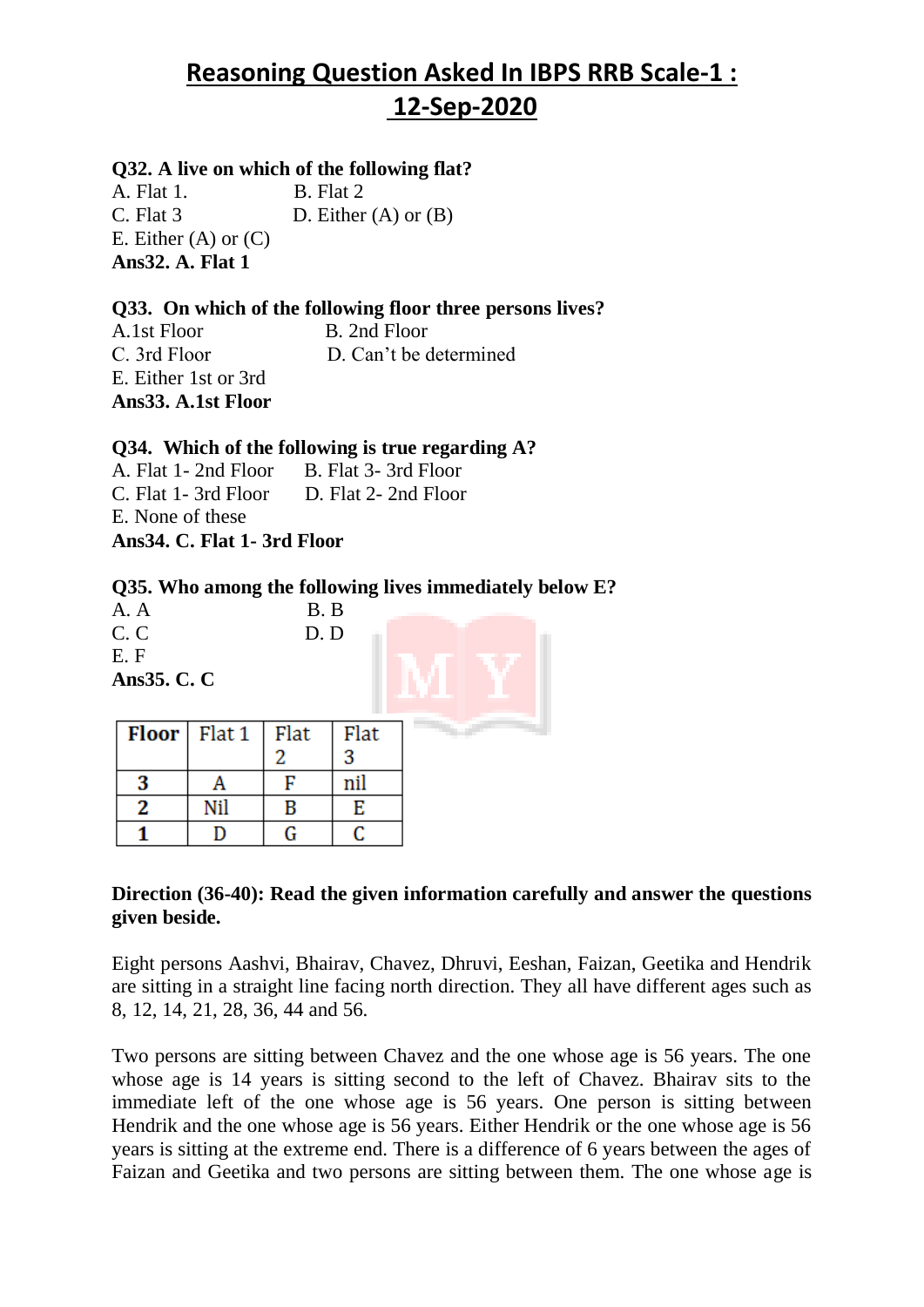12 is sitting second to the left of Dhruvi. Dhruvi is not sitting at the extreme end. There is one person sitting between Faizan and the one whose age is 44 years. Aashvi is an immediate neighbor of the one whose age is 44 years. Eeshan and the one whose age is 21 years are immediate neighbors. Hendrik is older than Aashvi.

| difference of 4 years?           | Q36. How many persons are sitting between the people who are having age                              |
|----------------------------------|------------------------------------------------------------------------------------------------------|
| A. One                           | B. Two                                                                                               |
| C. None                          | D. Four                                                                                              |
| E. None of the above             |                                                                                                      |
| Ans36. C. None                   |                                                                                                      |
|                                  | Q37. What is the age difference between Faizan and Dhruvi?                                           |
| A. 8 years                       | B. 7 years                                                                                           |
| C. 5 years                       | D. 6 years                                                                                           |
| E. None of these                 |                                                                                                      |
| Ans37. B.                        |                                                                                                      |
| Q38. What is the age of Hendrik? |                                                                                                      |
| A. 44 years                      | B. 21 years                                                                                          |
| C. 36 years                      | D. 56 years                                                                                          |
| E. 14 years                      |                                                                                                      |
| Ans38. C.                        |                                                                                                      |
|                                  | Q39. What is the sum of the ages of the persons who sit at extreme end?                              |
| A. 52                            | <b>B.50</b>                                                                                          |
| C.42                             | D. 68                                                                                                |
| E. 64                            |                                                                                                      |
| Ans39. B.                        |                                                                                                      |
|                                  | Q40. What is the name of the person whose age is 56 years?                                           |
| A. Faizan                        | <b>B.</b> Bhairav                                                                                    |
| C. Dhruvi                        | D. Eashan                                                                                            |
| E. None of these.                |                                                                                                      |
| Ans40. D.                        |                                                                                                      |
|                                  |                                                                                                      |
| (14)<br>(28)<br>(44)             | Faizan Aashvi Chavez Geetika Bhairav Eeshan Dhruvi<br>Hendrik<br>(8)<br>(36)<br>(12)<br>(56)<br>(21) |

### **Directions (41-45): Study the following information carefully and answer the questions given below:**

In a certain code language,

'routine word lab mock' is coded as 'dy bk rm rt'

'lab mock quality high' is coded as 'rm rt si gh'

'exam mock quality analysis' is coded as 'yp rt si me'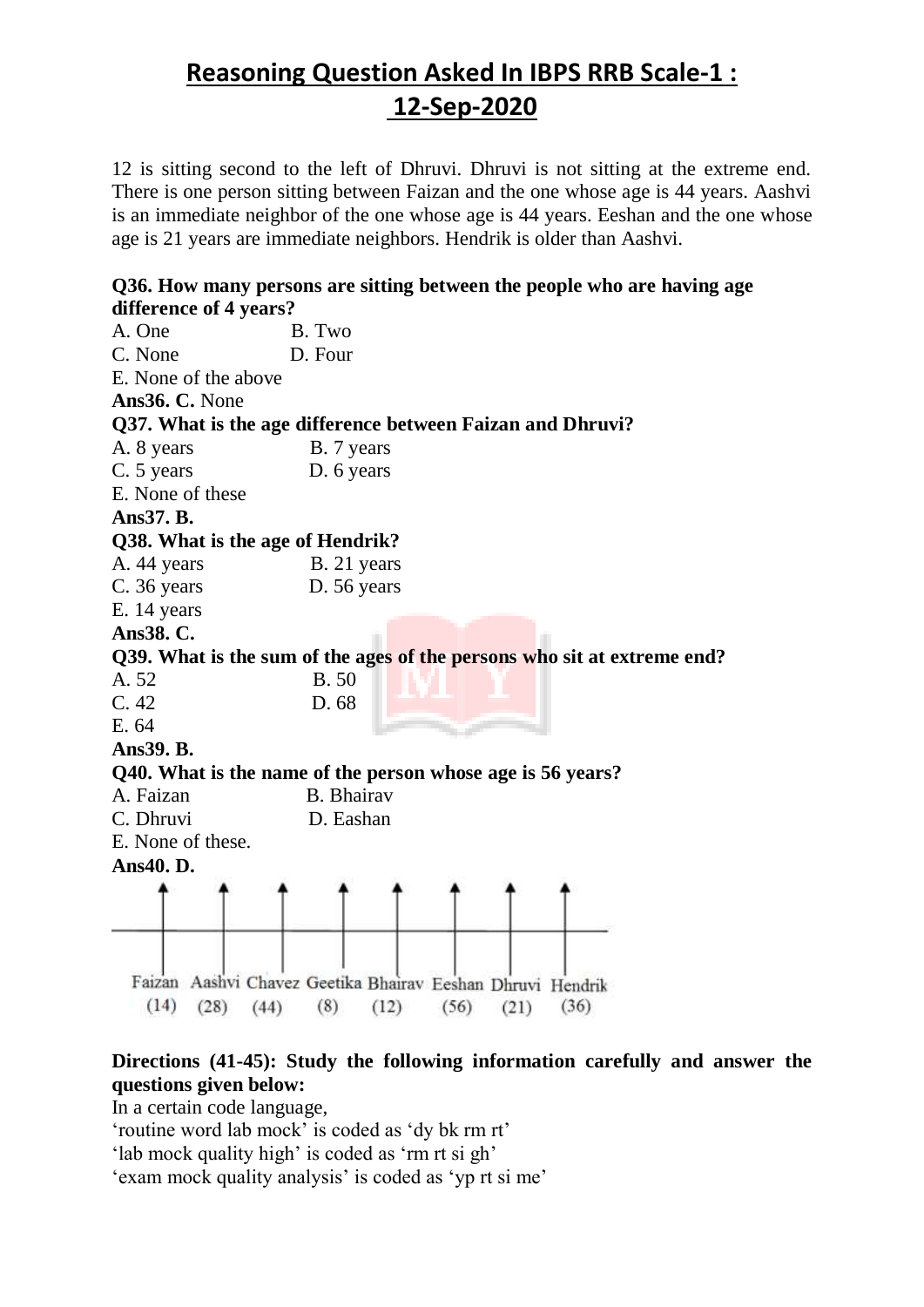'analysis routine work check' is coded as 'me dy wk hd' **Q41. What is the code for 'analysis lab'?** A. rm si B. me gh C. me rm D. bk rm E. None of these **Ans41. C. Q42. What is the code for 'work quality check'?** A. hd gh si B. wk hd rt C. wk si hd D. si wk yp E. Cannot be determined **Ans42. C Q43. 'dy' is denoted as?** A. word B. lab C. mock D. routine E. None of these **Ans43. D. Q44. What may be the code for 'routine work review'?** A. si hd bk B. wk hd cd C. hd me cd D. cd wk dy E. hd cd bk **Ans44.d. Q45. What is the code for 'high quality'?** A. si dy B. gh si  $C.$  hd gh D.  $y \cdot b \cdot k$ E. None of these **Ans45. B.** Explanation (16-20): **Word Code**  Work/check wk/hd Exam | yp Analysis me high gh word bk lab rm quality si mock rt routine dy

**Directions (46-50): In the following question assuming the given statements to be true, find which of the conclusion(s) among given conclusions is/ are definitely true and then give your answers accordingly.**

**Q46. Statements:** O≤B≥T=D≤J<F>G **Conclusions:**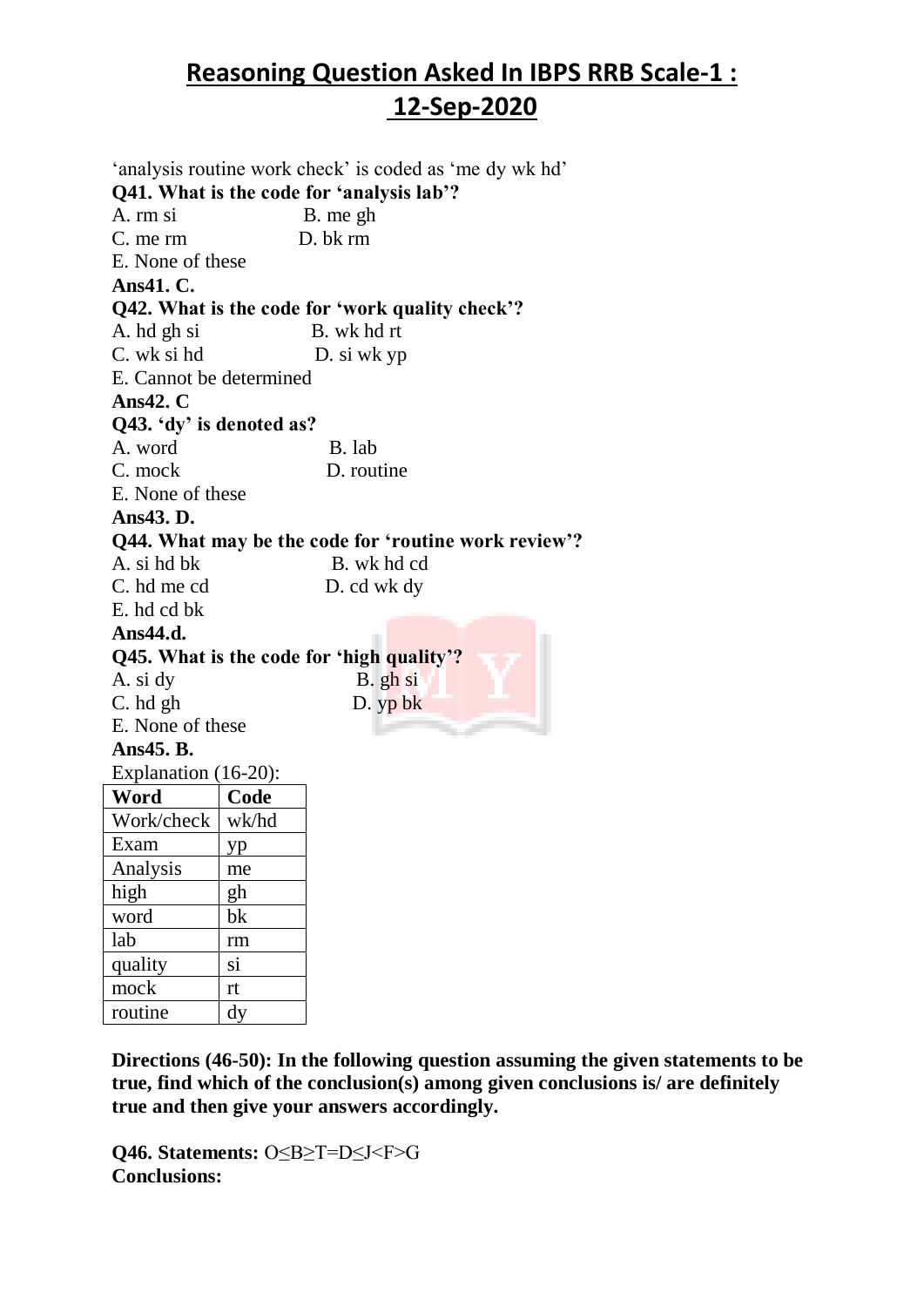I.  $F < O$  $II.F > T$ A. Only I is follow B. Only II is follow C. Either I or II follow. D. Neither I nor II follow E. Both I and II are follow **Ans46. (B)Only II is follow Conclusions:** I.  $F < O \rightarrow F > J > D = T < B > O(false)$  $II.F > T \rightarrow F > J > D = T$  (true)

**Q47. Statement:** K = Y < H, R < H, R < U **Conclusions:** I.  $H > U$ II.  $R < K$ A. Only I is follow. B. Only II is follow C. Either I or II follow. D. Neither I nor II follow E. Both I and II are follow **Ans47. (D)Neither I nor II follow Conclusions:** I.  $H > U \rightarrow H \ge R \le U$  (false) II.  $R \le K \rightarrow R \le H \ge Y = K$  (false)

**Q48. Statements**: X≥L>A=W<P, A=T≥B<R **Conclusions:** I.  $R > A$ II.  $P > R$ A.Only I is follow B. Only II is follow C. If either I or II follow D. If neither I or II follow E. If both I and II follow **Ans23. (D) If neither I or II follow Conclusions:** I.  $R > A \rightarrow R > B \leq T = A$  (false) II.  $P > R \rightarrow P > W = A = T > B < R$  (false)

**Q49.** What should be placed in place of question mark (?) in equation  $B \leq A$  ? N **? K to make B < K always follow.**

 $A = \, > \,$  B.  $= \, < \,$  $C = > \qquad D = <$ E. None of these **Ans49. (B) =, <**  $B < A = N < K$  $B < K \rightarrow B \le A = N < K$  (true)

**Q50.Statements**:  $Z > C \geq B$ ,  $T = B \leq V$ ,  $Q \geq B$